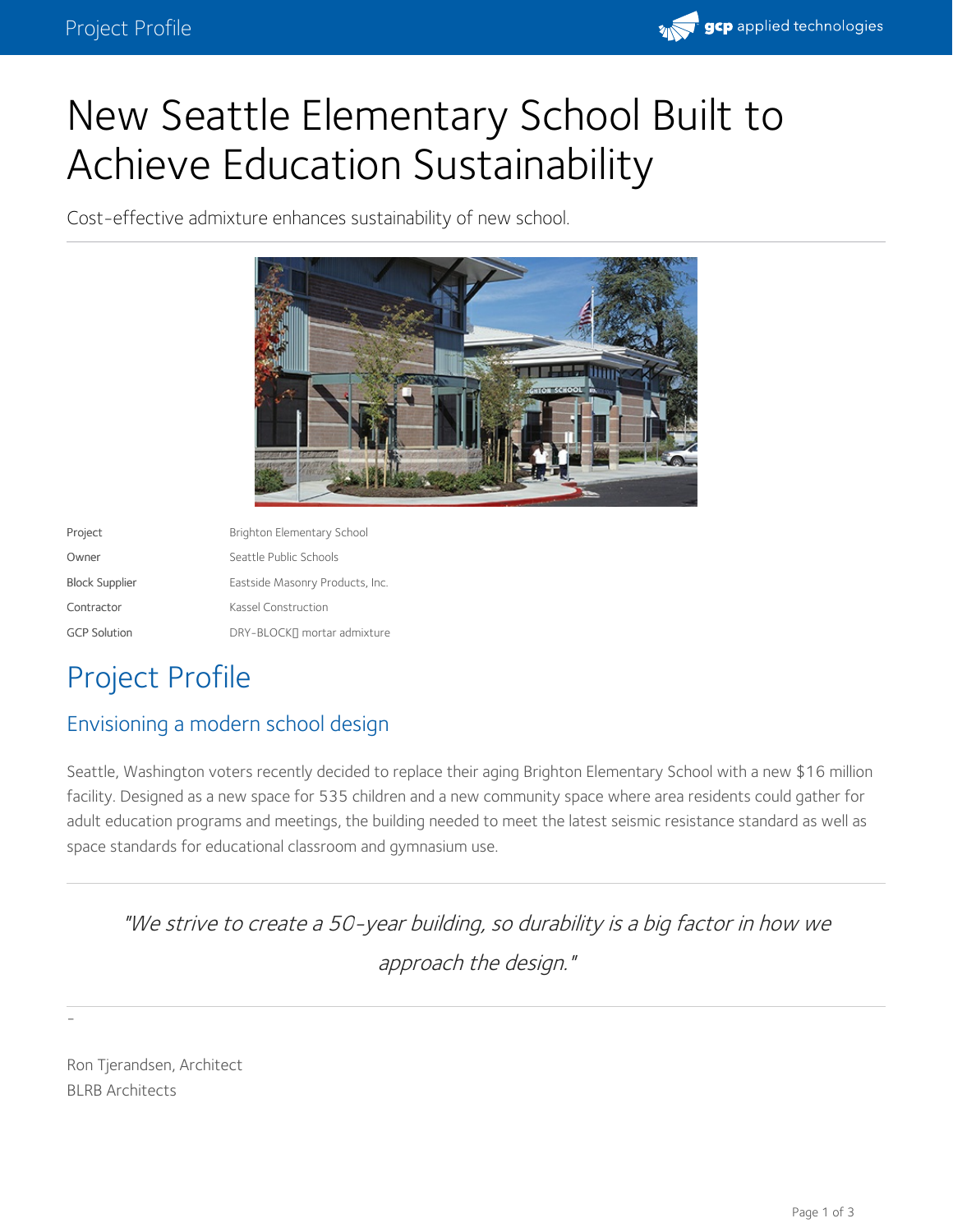## Keeping public school construction cost effective

Ensuring the building would be cost-effective to build and maintain was a primary consideration for the Seattle Public School system. The facility was smartly designed to be an example of education sustainability so that unused areas could be shut down and controlled for maximum energy efficiency.

Cost-effectiveness was also one of the reasons why the construction team was required to select an attractive and money-saving alternative to stone. Another important test for the school was whether it could withstand the harmful effects of Seattle's wet weather, which meant the materials needed to handle long-lasting resistance to water penetration.

"The facility was smartly designed to be an example of education sustainability so that unused areas could be shut down and controlled for maximum energy efficiency."

#### Ensuring maximum building durability

DRY-BLOCK ®integral water repellant block admixture from GCP Applied Technologies was specified to keep the block protected and help maintain its durability and appearance over time. DRY-BLOCK ®block admixture is mixed throughout the concrete during the manufacturing process, and combined with DRY-BLOCK ®mortar admixture, provides longlasting resistance to water penetration—even with Seattle's frequent wet, rainy weather. It's the key for building with education sustainability in mind.

"We look to provide the best quality building materials," added Tobias Thiersch, architectural sales representative at Eastside Masonry. "DRY-BLOCK®has a track record of success, and by keeping water out of masonry, it reduces longterm maintenance issues."

The building's multi-functional utility and quality construction has already earned the approval of teachers, the school's principal, and the head of the school district. But the real beauty of the building is expected to reveal itself over time in education sustainability—as a lasting, cost-effective, and low-maintenance structure.

"DRY-BLOCK® block admixture is mixed throughout the concrete during the manufacturing process, and combined with DRY-BLOCK mortar admixture, *®* provides long-lasting resistance to water penetration—even with Seattle's frequent wet, rainy weather."